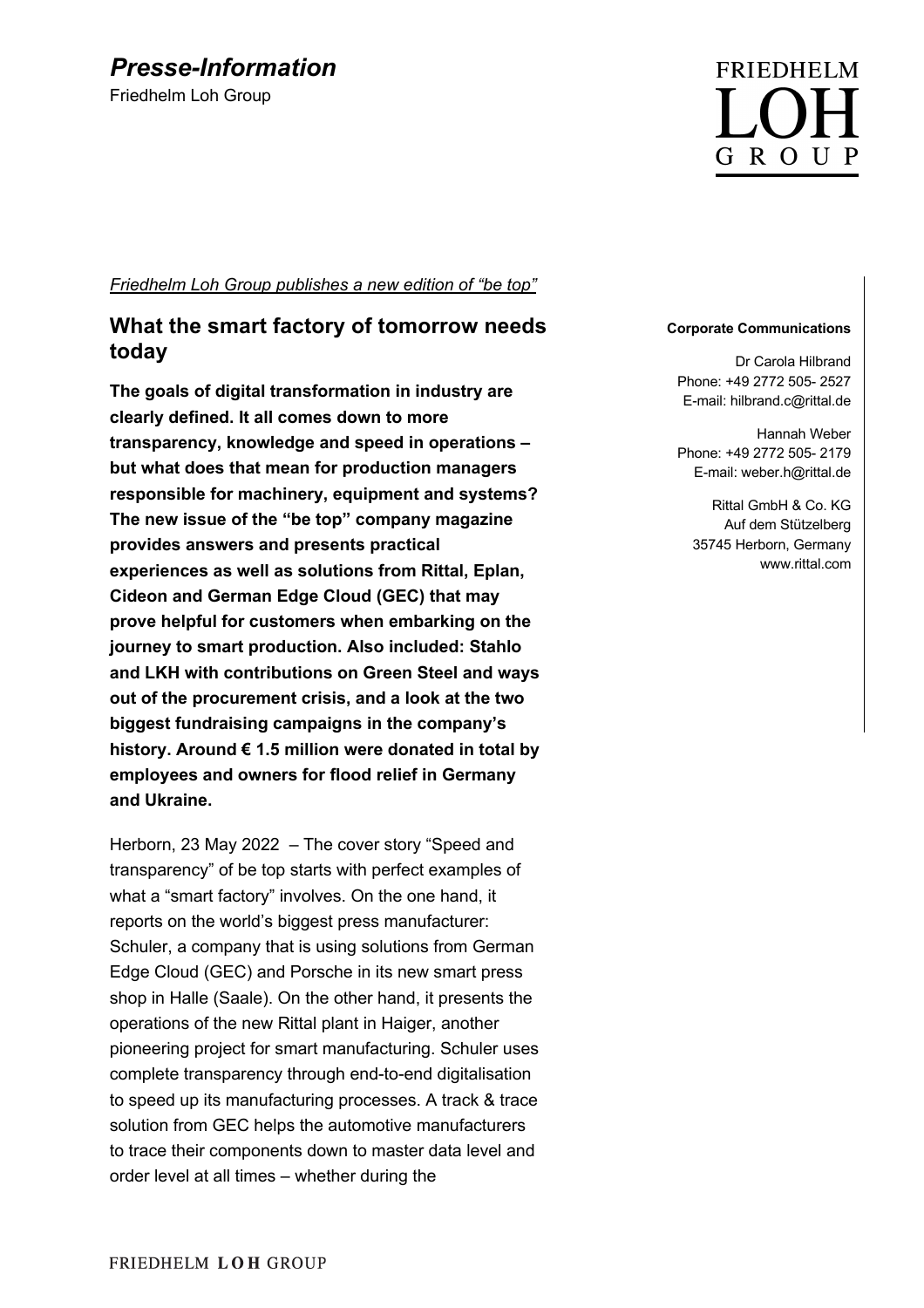Friedhelm Loh Group

manufacturing process itself or later on as part of a recall.

Insights and learnings from Rittal's new plant in Haiger show that setting up smart production was pioneering work because there were no off-the-shelf solutions. Collecting, structuring and analysing manufacturing data is anything but simple. However, this is already part of everyday work on its shop floor. The IIoT solution from GEC deployed in the Rittal plant in Haiger serves as an example for the industry.

### **Enclosures into the cloud**

The same principles that apply to smart manufacturing processes apply to the operation of plants and machinery, too – these also need to be smart. "be top" shows how Rittal and Eplan are migrating the lifecycle files of panel and switchgear systems to the cloud with Rittal ePocket. By scanning a QR code on the enclosure, users can easily access the system documentation, including the digital twin. In the event of a fault or modification, maintenance engineers and those responsible for machinery and plants have full transparency and readily available data so they can make the right decisions."

### **From energy efficiency to green steel**

Sustainability is one of the key priorities for the Friedhelm Loh Group. Manufacturing companies are constantly on the look-out for other ways to save energy. To this end, the enclosure cooling units from the Rittal Blue e+ S range are proof that there is still a fair amount of scope for energy savings. Trials conducted at Diehl Controls showed energy savings of 60 percent compared to previous solutions. The new Rittal IT container solution at KUKA Industrie and the use of high-performance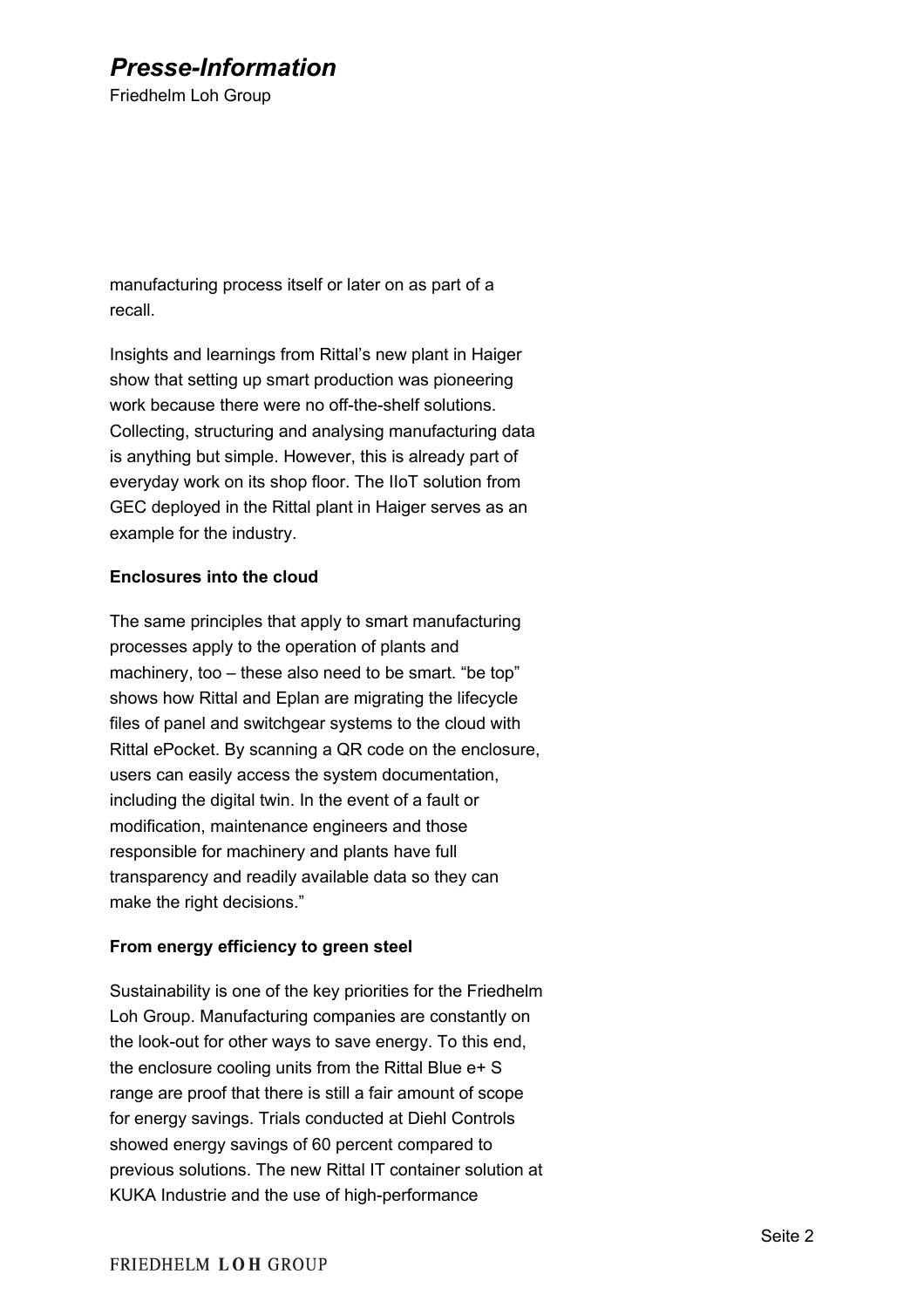Friedhelm Loh Group

computing by Mercedes-Benz Group AG and Infosys at the Lefdal Mine Datacenter show that companies can significantly improve their carbon footprint with solutions from the Friedhelm Loh Group.

Finally, be top provides insight into the biggest transformation of the steel industry, using the example of Salzgitter AG's challenges in converting the existing steel production process to one that is as climate-friendly as possible. To this end, Stahlo provides transparency and clarity for Green Steel with the first transparency label in the steel market to date.

Other topics in the latest issue include:

- "Plastics in the procurement crisis": As a plastics specialist, LKH shows alternatives through bioplastics, recycling, regranulation and paper injection moulding.
- "When the going gets tough": In the global procurement crisis, plant manufacturers such as ATR are relying on Rittal's ability to deliver.
- "A fresh breeze in the workflow": Cideon supports the Scheuch Group in the digital transformation in engineering.
- "Pit stop for 17 TB of data": Rittal uses containers to create an IT infrastructure at the BMW Group for the development of automated driving technologies.
- "Looking forwards": The Friedhelm Loh Group collected a total of almost  $\epsilon$  1.5 million for those affected by the flood disaster and for Ukraine.

The PDF of the issue is available via download at: https://betop.friedhelm-loh-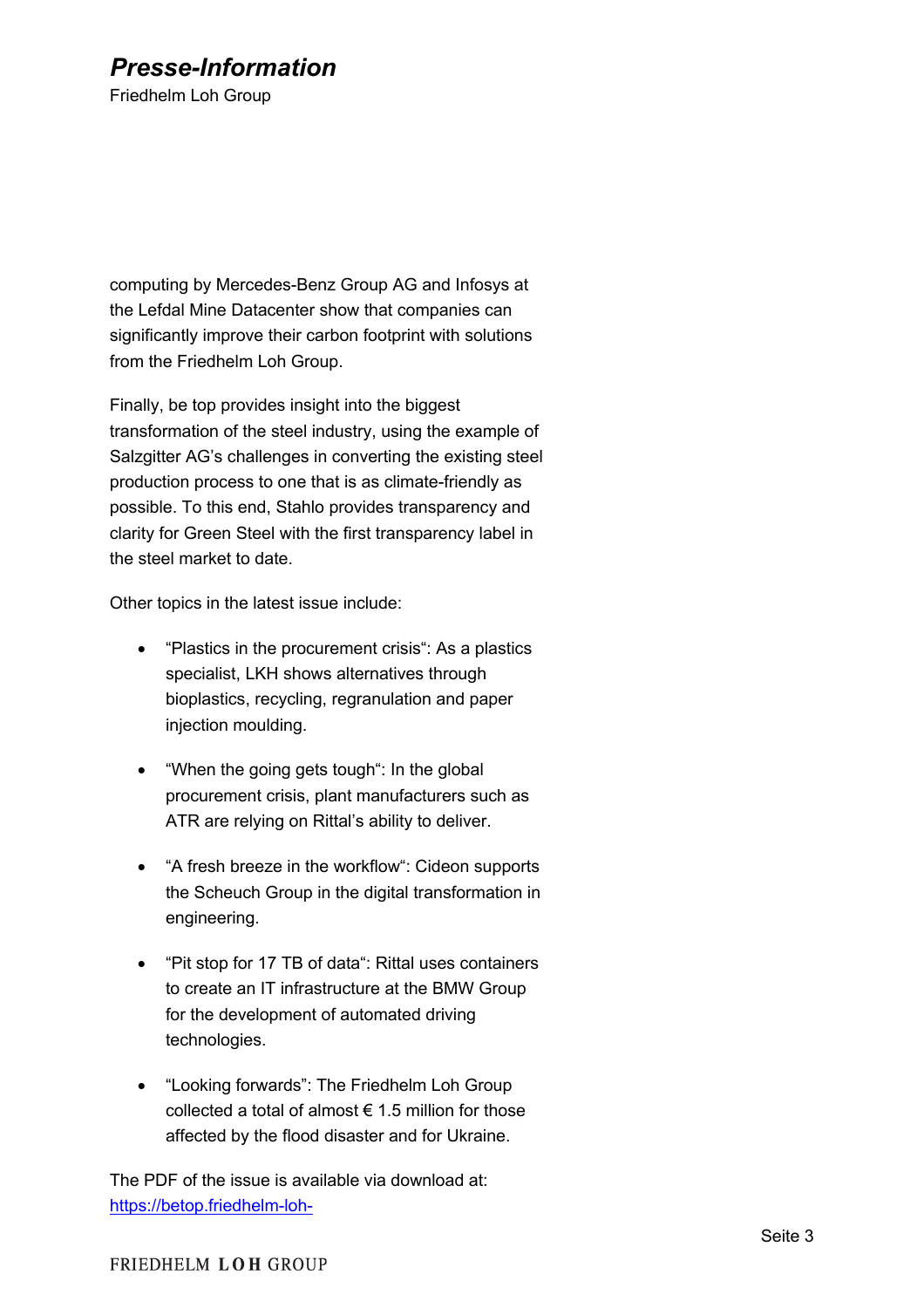Friedhelm Loh Group

group.com/fileadmin/media/22\_01/betop\_01\_2022\_EN web.pdf

(4,738 characters)

n

#### **Caption(s)**

Image 1 (fri22205000.jpg): The new issue of the "be top" company magazine presents practical experiences as well as solutions from Rittal, Eplan, Cideon and German Edge Cloud (GEC) that may prove helpful for customers when embarking on the journey to smart production.

Image 2 (fri22205600.jpg): Insights and learnings from Rittal's new plant in Haiger show that setting up smart production was pioneering work because there were no off-the-shelf solutions. Collecting, structuring and analysing manufacturing data is anything but simple.

May be reproduced free of charge. Please name Friedhelm Loh Group as source.